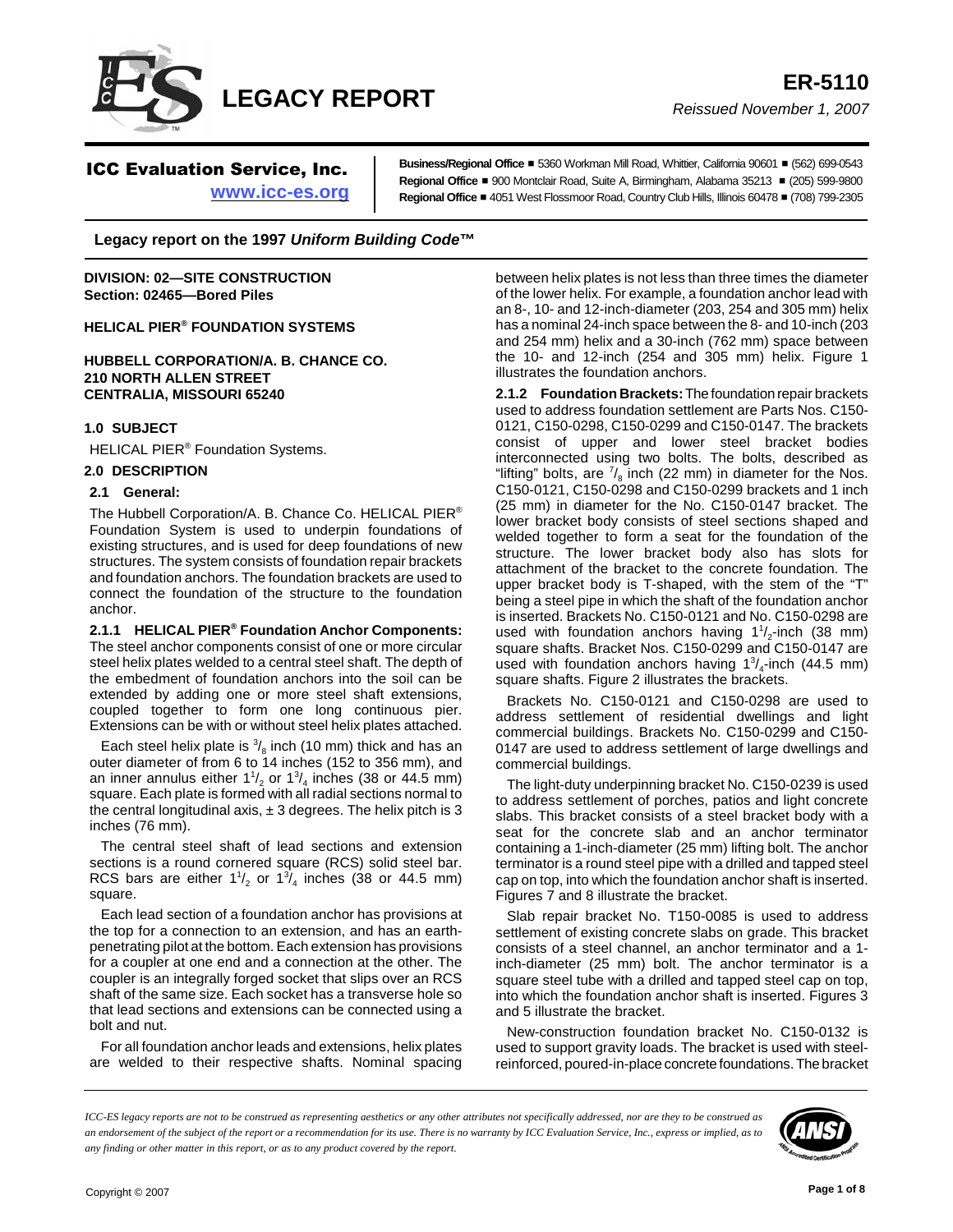consists of a  $\frac{1}{2}$ -inch-thick (13 mm) rectangular steel plate welded to 2 $\frac{1}{2}$ -inch-diameter (63.5 mm) steel tubing. Figures 4 and 6 illustrate the bracket.

## **2.2 Material Specifications:**

**2.2.1 Helix Plates:** Material specifications for the helix plates are noted in Tables 1 and 2. The plates have a Class B-1, hot-dipped galvanized coating complying with ASTM A 153.

**2.2.2 Anchor Shafts (Lead Sections and Extensions):** The  $1\frac{1}{2}$ - and  $1\frac{3}{4}$ -inch (38 and 44.5 mm) square RCS shafts conform either to ASTM A 29 and AISI 1044, having minimum yield and tensile strengths of 70 and 100 ksi (483 and 689 MPa), respectively, or to AISI 1530, having minimum yield and tensile strengths of 95 and 120 ksi (655 and 827 MPa), respectively. Anchor shafts have a Class B-1, hot-dipped galvanized coating complying with ASTM A 153.

### **2.2.3 Foundation Brackets:**

**2.2.3.1 Bracket Body:** The brackets are formed from  $\frac{1}{4}$ ,  $\frac{3}{4}$  or  $\frac{1}{4}$ , inch-thick (6.4, 7.9, 1.0 or 1.3 mm) steel that  $\mathcal{N}_{16}$ ,  $\mathcal{N}_{8}$ - or  $\mathcal{N}_{2}$ -inch-thick (6.4, 7.9, 10 or 13 mm) steel that meets or exceeds the requirements of ASTM A 36, and have a hot-dipped galvanized coating conforming to Class B-1 of ASTM A 153.

**2.2.3.2 Pipe Assembly:** The pipe in the upper bracket body of the C150-0121, C150-0298 and C150-0299 foundation repair brackets is cold-formed, welded, and seamless carbon steel structural tubing. Complying with ASTM A 500 Grade B, the steel tube has minimum yield and tensile strengths of 42 and 58 ksi (290 and 400 MPa), respectively. The pipe in the upper bracket body of the C150-0147 foundation repair bracket is hot-rolled, electrical-resistance-welded, round steel tubing. Complying with ASTM A 512 or A 513 Grade 1020, the steel tube has minimum yield and tensile strengths of 50 and 62 ksi (345 and 427 MPa), respectively. All pipe assemblies have a Class B-1, hot-dipped, galvanized coating complying with ASTM A 153.

# **2.2.4 Bolts:**

**2.2.4.1 Steel Foundation Anchor:** The sizes and types of bolts connecting the steel foundation anchor extensions to lead sections or another extension are described in Table 2. All bolts are hot-dipped galvanized steel.

# **2.2.4.2 Foundation Brackets:**

**2.2.4.2.1 Lifting Bolts:** The lifting bolts for the No. C150- 0121, C150-0298 and C150-0299 foundation brackets have a  $\frac{7}{8}$ -inch (22 mm) diameter and comply with SAE J429 Grade 5. The lifting bolt for the No. C150-0147 foundation bracket has a diameter of 1 inch (25 mm) and complies with SAE J429 Grade 5.

**2.2.4.2.2 Cross Bolts:** Cross bolts for the No. C150-0121, C150-0298 and C150-0299 foundation brackets have a diameter of  $\frac{5}{8}$  inch (16 mm) and comply with SAE J429 Grade 5. The cross bolt for the No. C150-0147 foundation bracket has a  $\frac{7}{8}$ -inch (22 mm) diameter and complies with SAE J429 Grade 5.

**2.2.4.2.3 Concrete Anchor Bolts:** Anchor bolts shall be  $\frac{5}{8}$ inch (15.9 mm) in diameter for all foundation brackets. Concrete anchor bolts are designed for each project.

**2.2.4.3 Light-duty Underpinning Bracket:** The bolt for the light-duty underpinning bracket is a 1-inch-diameter (25 mm) bolt complying with SAE J429 Grade 5.

**2.2.4.4 Slab Repair Bracket:** The bolt for the slab repair bracket is a 1-inch-diameter (25 mm) bolt complying with SAE J429 Grade 5.

**2.2.4.5 New-construction Foundation Bracket:** The bolt used to connect the new-construction foundation bracket to the foundation anchor is a  $\frac{3}{4}$ -inch-diameter (19.1 mm) bolt complying with SAE J429 Grade 5 for  $1\frac{1}{2}$ -inch (38 mm) RCS shafts, and a  $\frac{7}{8}$ -inch-diameter (22 mm) bolt complying with ASTM A 193 Grade B7 for  $1\frac{3}{4}$ -inch (44.5 mm) RCS shafts.

# **2.3 Design:**

**2.3.1 General:** Structural calculations must be submitted to the building official for each building, and must be based on accepted engineering principles. The design method is the Load and Resistance Factor Design Specification in Chapter 22, Division II, of the code. The design strengths of individual lead sections and extension sections are noted in Tables 1 and 2. Factored nominal loads must not exceed the design strengths. The nominal loads must be factored in accordance with Section A4 of the specification. The actual capacity of the HELICAL PIER® Foundation System depends upon the analysis of the interaction of the helix plates and the soil, and may be less than the maximum design strengths noted in this report. Column buckling of foundation anchors due to compression loads, and combined flexural and compressive stresses of foundation anchors used with foundation repair brackets, shall be included in the analysis if this is deemed necessary by the building official or structural designer. Construction in Seismic Zones 3 and 4 requires compliance with Section 1809.5.1 of the code. A soil investigation report is necessary and must include consideration of:

- 1. Soil properties, including those affecting design.
- 2. Allowable soil bearing pressure.
- Suitability for use in seismically active areas.
- 4. Information on ground-water table, frost depth and corrosion.

**2.3.2 Connection to Building Structure:** Downward-acting design strengths associated with each foundation repair bracket are as follows: C150-0121 – 20 kips (89 kN); C150- 0298, C150-0299 and C150-0147 – 40 kips (178 kN); C150- 0239 - 5 kips (22.2 kN); C150-0132 – 15 kips (66.7 kN). The downward-acting design strength is 5 kips (22.2 kN) for the T150-0085 slab repair bracket.

Factored design loads must not exceed the design strengths for the brackets. The concrete foundation and slab must be designed and justified to the satisfaction of the building official for concentrated loads due to the foundation and slab repair brackets. Bearing areas not exceeding 28, 34.5, 11.4, and 28 square inches (18,064, 22,258, 7,355, 18,064 and 18,064  $mm<sup>2</sup>$ ) shall be used to calculate the concrete bearing stress at the seat of the C150-0121, C150- 0147, C150-0239, C150-0298 and C150-0299 foundation brackets, respectively. In addition, if deemed necessary by the building official, the effects of reduced lateral sliding resistance due to uplift from wind or seismic loads shall be considered for each project utilizing the C150-0121, C150- 0147, C150-0298 and C150-0299 foundation repair brackets.

**2.3.3 Protection of Pier and Bracket Materials:** Protection of the pier and bracket materials must comply with Section 1807.9 of the UBC.

# **2.4 Installation:**

**2.4.1 General:** The HELICAL PIER® Foundation System is installed by A. B. Chance Co. certified installers, trained to install the A. B. Chance Co. HELICAL PIER® Foundation System.

**2.4.1.1 Foundation Anchors:** The foundation anchors are installed using rotary motors having forward and reverse capabilities. The foundation anchors must be positioned and angled as specified in the approved plans. Foundation anchors to be attached to the structure with the C150-0121, C150-0147, C150-0298 and C150-0299 foundation repair brackets are installed at an angle of 3 to 5 degrees from vertical. Foundation anchors attached to structures by means of the No. C150-0239 light-duty underpinning bracket, the No. T150-0085 slab repair bracket or the No. C150-0132 new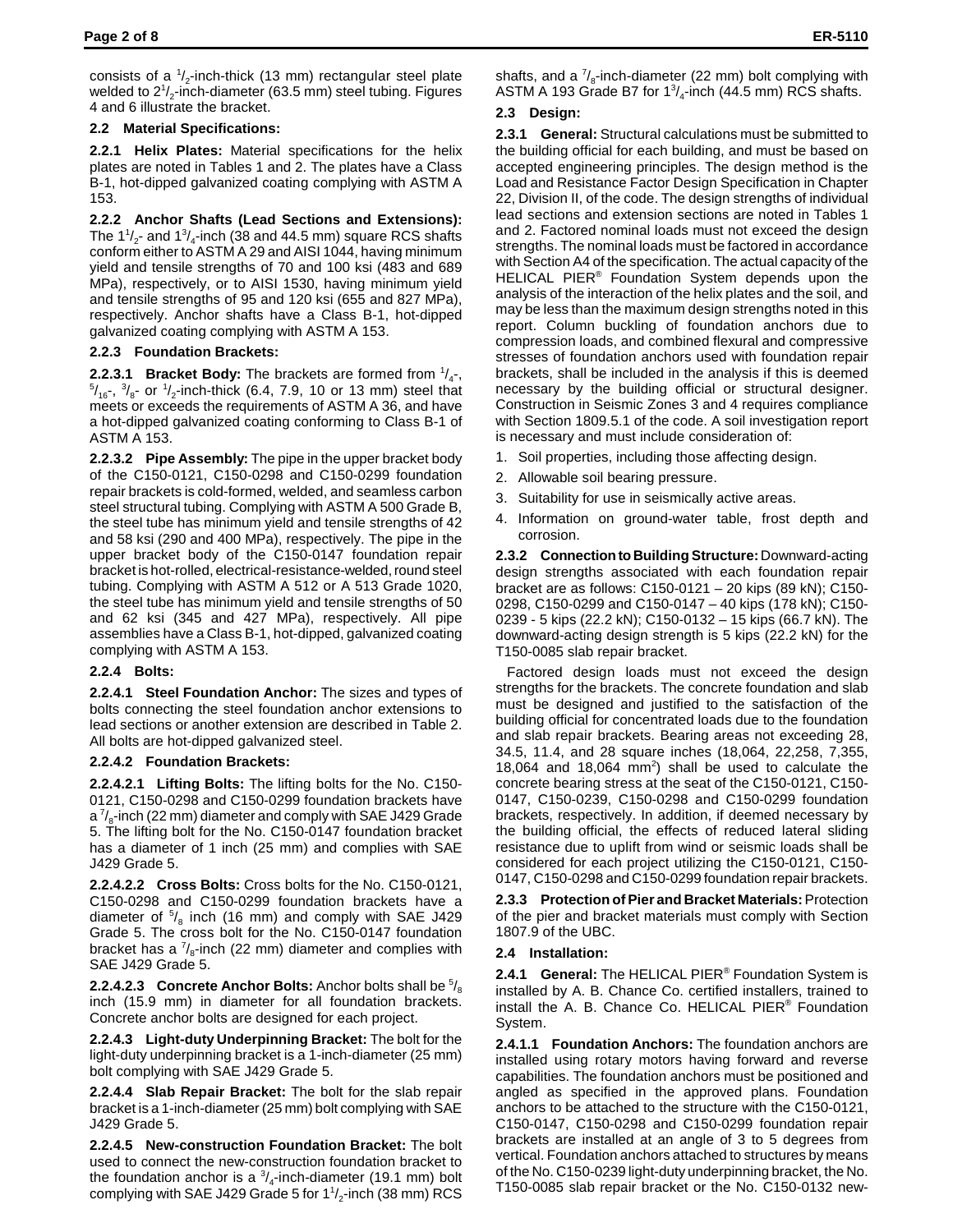construction foundation bracket, are installed vertically plumb. The foundation anchors are installed in a smooth, continuous manner, with the rate of rotation being within the range of 5 to 20 revolutions per minute. Extensions are connected to the foundation anchor using the bolts specified in Table 2. Coupling bolts must be tightened firmly with a wrench. The foundation anchors are installed to the minimum depth shown on the plans, but with the top helix not less than 5 feet (1524 mm) below the bottom of the foundation.

**2.4.1.2 C150-0121, C150-0147, C150-0298 and C150-0299**

**Foundation Repair Brackets:** The T-shaped upper bracket body is slid over the end of the extension of the installed foundation anchor. The lower bracket body is attached to the concrete foundation by means of a concrete anchor complying with the code or a current evaluation report. The lower bracket body is attached to the upper bracket body using the lifting bolts. A jack placed on top of the T-shaped section of the bracket, with a jacking tool on top of the jack and connected to the lifting bolts, is used to lift the lower bracket body as it pushes down on the upper bracket body. The nuts on the bolts are tightened and the jack is removed.

**2.4.1.3 Slab Repair Bracket:** The slab repair bracket is installed on top of a foundation anchor that has been installed through a 6-inch-diameter (152 mm) hole core-drilled through the concrete slab. The top of the foundation anchor shall be 1 inch (25 mm) below the slab. Prior to installing the foundation anchor, a 1-foot-deep (304.8 mm) pocket is excavated in the subgrade beneath the hole in the slab. The slab repair bracket tube is placed over the foundation anchor shaft. The slab repair bracket channel is placed on top of the bracket tube. The leveling bolt is threaded into the channel and tube, positioning the bracket so that each end of the channel is in contact with at least 4 square inches (2580 mm<sup>2</sup>) of the slab. The maximum torque on the bolt is 150 ft.-lbs. (203 N  $\cdot$  m). See Figure 5 for typical installation details.

**2.4.1.4 New-construction Foundation Bracket:** The end of the shaft of the installed foundation anchor is cut off, or the pier is installed until the shaft top is a minimum of 3 inches (76 mm) above the foundation subgrade or at a level where the bracket will support an upper layer of steel reinforcing bars in the concrete foundation. The new-construction foundation bracket is placed over, and seated on the top of, the foundation anchor shaft. The steel reinforcing bars of the foundation are placed in direct contact with the top of the bracket. If required, the bracket is connected to the foundation anchor shaft with a  $\frac{3}{4}$ -inch-diameter (19 mm) bolt installed through a  $^{13}$ /<sub>16</sub>-inch-diameter (20.6 mm) hole predrilled in  $1^{\frac{1}{2}}$ -inch (38 mm) RCS foundation anchor shafts, or a  $\frac{7}{8}$ -inch-diameter (22 mm) bolt installed through a 1-inchdiameter (25 mm) hole predrilled in  $1\frac{3}{4}$ -inch (44.5 mm) RCS foundation anchor shafts. See Figure 6.

**2.4.1.5 Light-duty Underpinning Bracket:** The end of the shaft of the installed foundation anchor is cut off or the foundation anchor is installed until the shaft top is a minimum of 1 inch (25 mm) below the bottom of the slab. The bolt guide is placed on top of the foundation anchor shaft and the pipe of the bracket is slipped over the shaft. The bracket is attached to the concrete slab by means of concrete anchors installed in accordance with the evaluation report on the anchor. The lifting bolt is threaded into the pipe cap so that its base engages the bolt guide inside the pipe. The maximum torque on the bolt is 200 ft.-lbs. (27.1 N $\cdot$  m). See Figure 8 for installation details.

**2.4.2 Special Inspection:** Special inspection in accordance with Section 1701 of the code shall be provided for the installation of the foundation anchors and foundation brackets. Items to be confirmed by the special inspector shall include, but not be limited to, the manufacturer's certification of installers, the installation torque and depth of the

foundation anchors and compliance of the installation with the approved construction documents and this evaluation report. In lieu of continuous special inspection, periodic special inspection in accordance with Section 1701.6.2 of the code is permitted provided that installers are certified by the manufacturer and structural observations in accordance with Section 1702 are provided.

Periodic inspections shall be performed in accordance with the following schedule, subject to the building official's approval:

- 1. Before the start of work—Verify manufacturer, verify installer's certification by the manufacturer, and confirm pier and bracket configuration compliance with construction documents and this evaluation report.
- 2. Installation of first helical steel pier—Verify that location, installation torque, and depth of helical steel piers comply with construction documents. Verify that installers keep an installation log.
- 3. First connection to building structure—Verify that installation of foundation repair brackets or new construction brackets complies with construction documents and this evaluation report.
- 4. End of work—Verify that installation log complies with requirements specified in the construction documents; verify that installation of all structural connections complies with construction documents and this evaluation report.

### **2.5 Identification:**

Foundation anchors have the word "CHANCE" stamped on the top of the helix. The foundation anchors are also identified by a tag or label bearing the name and address of A. B. Chance Co., the catalog number, the product description, the evaluation report number (ER-5110), and the name of the inspection agency (RADCO). The brackets are identified by labels bearing the catalog number and product description. In addition, the letter "C" is stamped on the No. C150-0121, No. C150-0298, No. C150-0299 and No. C150-0147 brackets.

### **3.0 EVIDENCE SUBMITTED**

Material specifications, installation instructions, load tests and a quality control manual.

### **4.0 FINDINGS**

**That the HELICAL PIER® Foundation Systems described in this report comply with the 1997** *Uniform Building Code***™, subject to the following conditions:**

- **4.1 The foundation anchors are manufactured at the A. B. Chance Co. facility located at 210 North Allen Street, in Centralia, Missouri, under a quality control program with inspections by RADCO (AA-650).**
- **4.2 The foundation anchors are manufactured, identified and installed in accordance with this report.**
- **4.3 Special inspection is provided in accordance with Section 2.4.2 of this report.**
- **4.4 Engineering calculations and drawings, in accordance with recognized engineering principles and design parameters, are provided to the building official.**
- **4.5 A soil investigation must be provided for each project site in accordance with Section 2.3.1 of this report.**
- **4.6 The applied factored loads must not exceed the design strength loads in Section 2.3 of this report.**

**This report is subject to re-examination in one year.**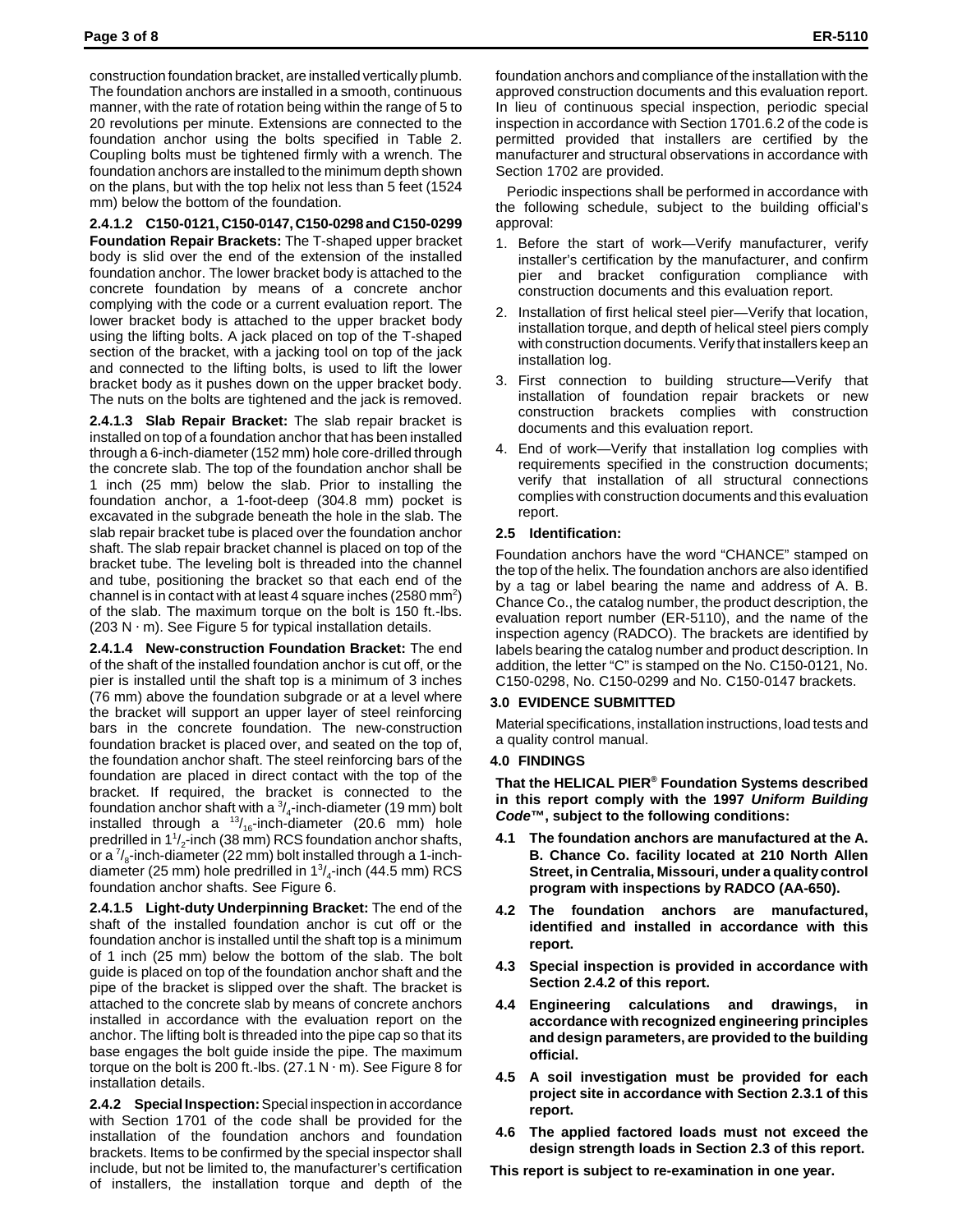|                              | <b>CATALOG</b><br><b>NUMBER</b> | <b>DIMENSIONS1</b> |            |            |                          |                          |                | <b>MAXIMUM</b><br><b>DESIGN</b> | <b>HELIX PLATE</b>                      |                                        |
|------------------------------|---------------------------------|--------------------|------------|------------|--------------------------|--------------------------|----------------|---------------------------------|-----------------------------------------|----------------------------------------|
| <b>ITEM</b><br><b>NUMBER</b> |                                 | A (feet)           | B (inches) | C (inches) | D (inches)               | E (inches)               | F (inch)       | <b>STRENGTH</b><br>(kips)       | <b>MATERIAL</b><br><b>SPECIFICATION</b> | <b>SHAFT</b><br><b>TYPE</b>            |
| $\mathbf{1}$                 | C150-0002                       | 5                  | $1^{1/2}$  | 8          | $\overline{\phantom{0}}$ |                          | $^{5/16}$      | 20                              |                                         | RCS <sup>2</sup><br>Solid<br>Steel Bar |
| $\overline{2}$               | C150-0001                       | $\overline{7}$     | $1^{1/2}$  | 8          | $\overline{\phantom{0}}$ |                          | $\frac{5}{16}$ | 20                              |                                         |                                        |
| 3                            | C150-0058                       | 5                  | $1^{1/2}$  | 10         |                          | $\equiv$                 | 5/16           | 20                              | ASTM A 572 or<br>A 935 Grade 50         |                                        |
| $\overline{4}$               | C150-0003                       | $\overline{7}$     | $1^{1/2}$  | 10         |                          | $\equiv$                 | $^{5/}16$      | 20                              | $F_v = 50$ ksi<br>$F'_u = 65$ ksi       |                                        |
| $\overline{5}$               | C150-0242                       | $\overline{5}$     | $1^{1/2}$  | 12         | $\overline{\phantom{0}}$ | $\overline{\phantom{0}}$ | $^{5/}16$      | 20                              |                                         |                                        |
| 6                            | C150-0004                       | $\overline{7}$     | $1^{1/2}$  | 12         | $\equiv$                 | $\overline{\phantom{0}}$ | $\frac{5}{16}$ | 20                              |                                         |                                        |
| $\tau$                       | C <sub>150</sub> -0243          | 5                  | $1^{1/2}$  | 14         |                          | $\overline{\phantom{m}}$ | $^{5/16}$      | 16                              | ASTM A 656 or<br>A 936 Grade 80         |                                        |
| 8                            | C150-0005                       | $\tau$             | $1^{1/2}$  | 14         |                          | $\overline{\phantom{m}}$ | $\frac{5}{16}$ | 16                              | $F_v = 80$ ksi<br>$F'_u = 65$ ksi       |                                        |
| 9                            | C150-0086                       | $\overline{3}$     | $1^{1/2}$  | 6          | 6                        | $\overline{\phantom{0}}$ | 1/4            | 27.5                            |                                         |                                        |
| 10                           | C150-0244                       | $\mathbf{3}$       | $1^{1/2}$  | 6          | 8                        | $\overline{\phantom{0}}$ | $^{1/4}$       | 27.5                            |                                         |                                        |
| 11                           | C150-0030                       | $\tau$             | $1^{1/2}$  | 6          | 8                        | $\equiv$                 | $^{1/4}$       | 27.5                            |                                         |                                        |
| 12                           | C <sub>150</sub> -0160          | 3                  | $1^{1/2}$  | 8          | 10                       |                          | 1/4            | 27.5                            | ASTM A 572 or                           |                                        |
| 13                           | C150-0006                       | $\overline{7}$     | $1^{1/2}$  | 8          | 10                       | $\overline{\phantom{0}}$ | 1/4            | 27.5                            | A 935 Grade 50                          |                                        |
| 14                           | C150-0031                       | $10^{1/2}$         | $1^{1/2}$  | 8          | 10                       |                          | 1/4            | 27.5                            | $F_y = 50$ ksi<br>$F_u = 65$ ksi        |                                        |
| 15                           | C150-0161                       | $3^{1/2}$          | $1^{1/2}$  | 10         | 12                       | $\equiv$                 | $^{1/4}$       | 27.5                            |                                         |                                        |
| 16                           | C150-0051                       | $\tau$             | $1^{1/2}$  | 10         | 12                       |                          | $^{1/4}$       | 27.5                            |                                         |                                        |
| 17                           | C150-0007                       | $5^{1/2}$          | $1^{1/2}$  | 8          | 10                       | 12                       | $^{1/4}$       | 27.5                            |                                         |                                        |
| 18                           | C150-0168                       | $2^{1/2}$          | $1^{1/2}$  | 8          | 10                       |                          | 1/4            | 35                              |                                         |                                        |
| 19                           | C150-0169                       | 5                  | $1^{1/2}$  | 8          | 10                       | 12                       | $^{1/4}$       | 35                              |                                         |                                        |
| 20                           | C150-0163                       | $\overline{7}$     | $1^{1/2}$  | 10         | 12                       | 14                       | $^{1/4}$       | 35                              | ASTM A 656 or                           |                                        |
| 21                           | C150-0010                       | $5^{1/2}$          | $1^{3/4}$  | 8          | $\equiv$                 | $\overline{\phantom{0}}$ | $^{5/}16$      | 25                              | A 936 Grade 80                          |                                        |
| 22                           | C150-0011                       | $5^{1/2}$          | $1^3/4$    | 10         | $\equiv$                 | $\equiv$                 | $\frac{5}{16}$ | 25                              | $F_y = 80$ ksi<br>$F_u = 90$ ksi        |                                        |
| 23                           | C150-0012                       | $5^{1/2}$          | $1^3/4$    | 8          | 10                       | $\equiv$                 | $^{5/16}$      | 50                              |                                         |                                        |
| 24                           | C150-0180                       | $5^{1/2}$          | $1^{3/4}$  | 8          | 10                       | 12                       | $^{5/}16$      | 50                              |                                         |                                        |

#### **TABLE 1—DESCRIPTION AND DESIGN STRENGTHS OF LEAD SECTIONS**

For **SI:** 1 inch = 25.4 mm, 1 foot = 304.8 mm, 1 kip = 4.448 kN, 1 ksi = 6.895 MPa.

1For description of dimensions, see Figure 1.

 ${}^{2}RCS =$  Round cornered square.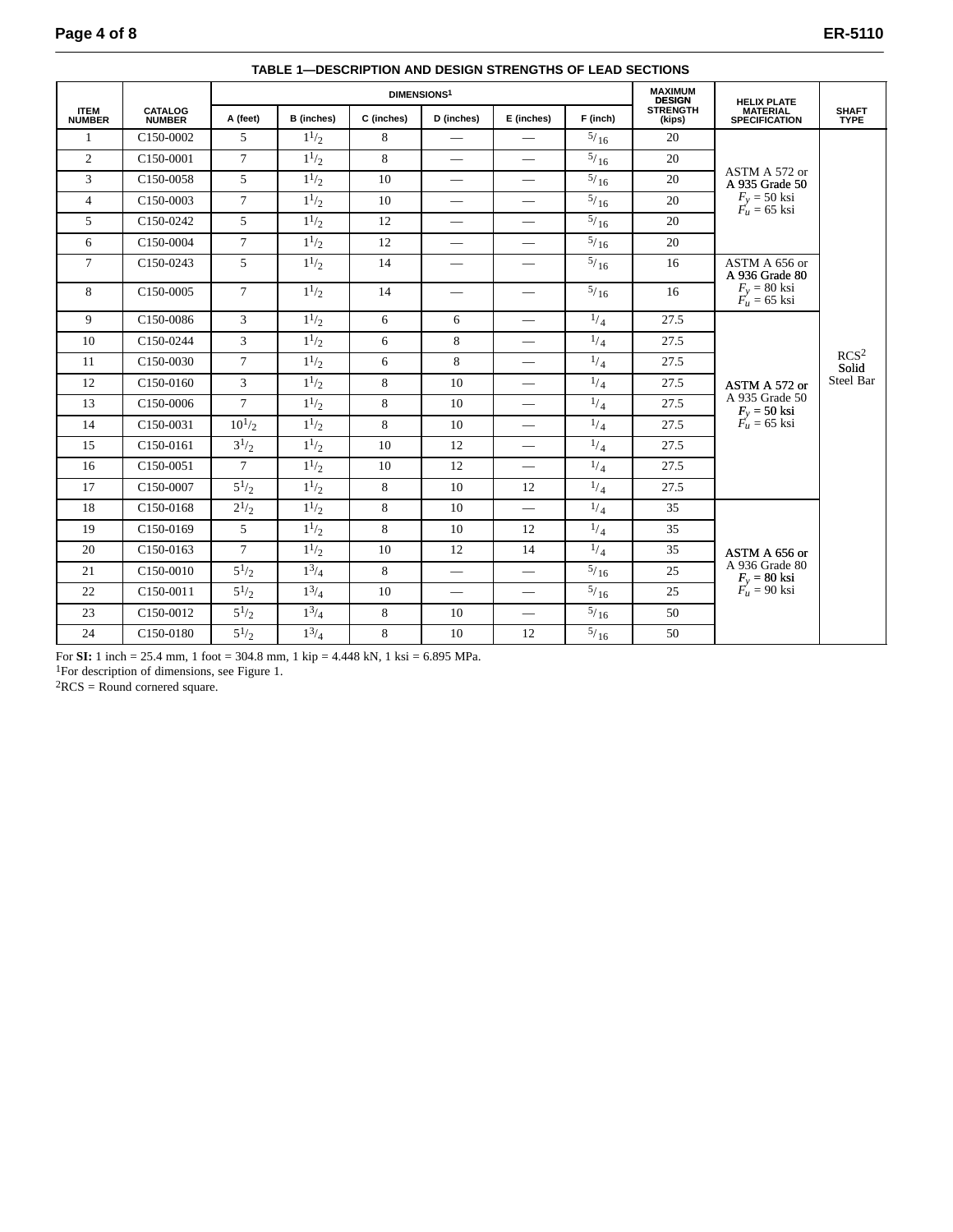|                              |                          | <b>DIMENSIONS1</b> |                   |                               |                          | <b>MAXIMUM</b><br><b>DESIGN</b> | <b>COUPLING BOLTS2</b> |                    |                        | <b>HELIX PLATE</b>                                                                                                                                                                  |
|------------------------------|--------------------------|--------------------|-------------------|-------------------------------|--------------------------|---------------------------------|------------------------|--------------------|------------------------|-------------------------------------------------------------------------------------------------------------------------------------------------------------------------------------|
| <b>ITEM</b><br><b>NUMBER</b> | <b>CATALOG</b><br>NUMBER | A (feet)           | <b>B</b> (inches) | C (inches)                    | F (inch)                 | <b>STRENGTH</b><br>(kips)       | Quantity               | Size               | <b>Type</b>            | <b>MATERIAL</b><br><b>SPECIFICATION</b>                                                                                                                                             |
| 1                            | C150-0047                | $3^{1/2}$          | $1^{1/2}$         |                               |                          | 27.5                            |                        | $3/4$ inch         | ASTM A 320<br>Grade L7 | 12-inch helix:<br>ASTM A 572 or<br>A 935 Grade 50<br>$F_v = 50$ ksi<br>$F_u = 65$ ksi<br>14-inch helix:<br>ASTM A 656 and<br>A 936<br>Grade 80<br>$F_y = 80$ ksi<br>$F'_u = 90$ ksi |
| 2                            | C150-0008                | 5                  | $1^{1/2}$         | $\overbrace{\phantom{12332}}$ | $\overline{\phantom{0}}$ |                                 |                        |                    |                        |                                                                                                                                                                                     |
| 3                            | C <sub>150</sub> -0009   | $7\overline{ }$    | $1^{1/2}$         | $\overbrace{\phantom{13333}}$ | $\qquad \qquad$          |                                 |                        |                    |                        |                                                                                                                                                                                     |
| $\overline{4}$               | C150-0048                | 10                 | $1^{1/2}$         |                               |                          |                                 |                        |                    |                        |                                                                                                                                                                                     |
| $5^3$                        | C <sub>150</sub> -0159   | 5                  | $1^{1/2}$         | 12                            | $^{1/4}$                 |                                 |                        |                    |                        |                                                                                                                                                                                     |
| 6 <sup>4</sup>               | C <sub>150</sub> -0166   | $3^{1/2}$          | $1^{1/2}$         | 14                            | $^{1/4}$                 |                                 |                        |                    |                        |                                                                                                                                                                                     |
| 7 <sup>4</sup>               | C150-0167                | 5                  | $1^{1/2}$         | 14                            | $^{1/4}$                 |                                 |                        |                    |                        |                                                                                                                                                                                     |
| 8                            | C150-0144                | $3^{1/2}$          | $1^{1/2}$         | $\overbrace{\phantom{12332}}$ |                          | 35                              |                        |                    |                        |                                                                                                                                                                                     |
| 9                            | C150-0145                | 5                  | $1^{1/2}$         |                               | $\overline{\phantom{0}}$ |                                 |                        |                    |                        |                                                                                                                                                                                     |
| 10                           | C150-0146                | $\tau$             | $1^{1/2}$         |                               | $\overline{\phantom{0}}$ |                                 |                        |                    |                        |                                                                                                                                                                                     |
| 11                           | C <sub>150</sub> -0175   | $10^{1/2}$         | $1^{1/2}$         | $\overbrace{\phantom{12332}}$ |                          |                                 |                        |                    |                        |                                                                                                                                                                                     |
| $12^{4}$                     | C150-0176                | $\overline{4}$     | $1^{1/2}$         | 14                            | $^{1/4}$                 |                                 |                        |                    |                        |                                                                                                                                                                                     |
| 13                           | C150-0183                | $3^{1/2}$          | $1^3/4$           | $\hspace{0.05cm}$             |                          | 50                              | 1                      | $\frac{7}{8}$ inch | ASTM A 193<br>Grade B7 |                                                                                                                                                                                     |
| 14                           | C <sub>150</sub> -0013   | 5                  | $1^{3/4}$         |                               |                          |                                 |                        |                    |                        |                                                                                                                                                                                     |
| 15                           | C150-0014                | $\tau$             | $1^{3/4}$         |                               |                          |                                 |                        |                    |                        |                                                                                                                                                                                     |
| 16                           | C150-0184                | $10^{1/2}$         | $1^{3/4}$         |                               |                          |                                 |                        |                    |                        |                                                                                                                                                                                     |
| 17 <sup>4</sup>              | C150-0185                | $\overline{4}$     | $1^{3/4}$         | 14                            | $^{5/16}$                |                                 |                        |                    |                        |                                                                                                                                                                                     |

**TABLE 2—DESCRIPTION AND DESIGN STRENGTH OF EXTENSIONS**

For **SI:** 1 inch = 25.4 mm, 1 foot = 304.8 mm, 1 kip = 4.448 kN, 1 ksi = 6.895 MPa.

1For description of dimensions A through F, see Figure 1.

2Bolts connect extensions to lead sections or extensions.

3Design strength of helix is 20 kips.

4Design strength of helix is 16 kips.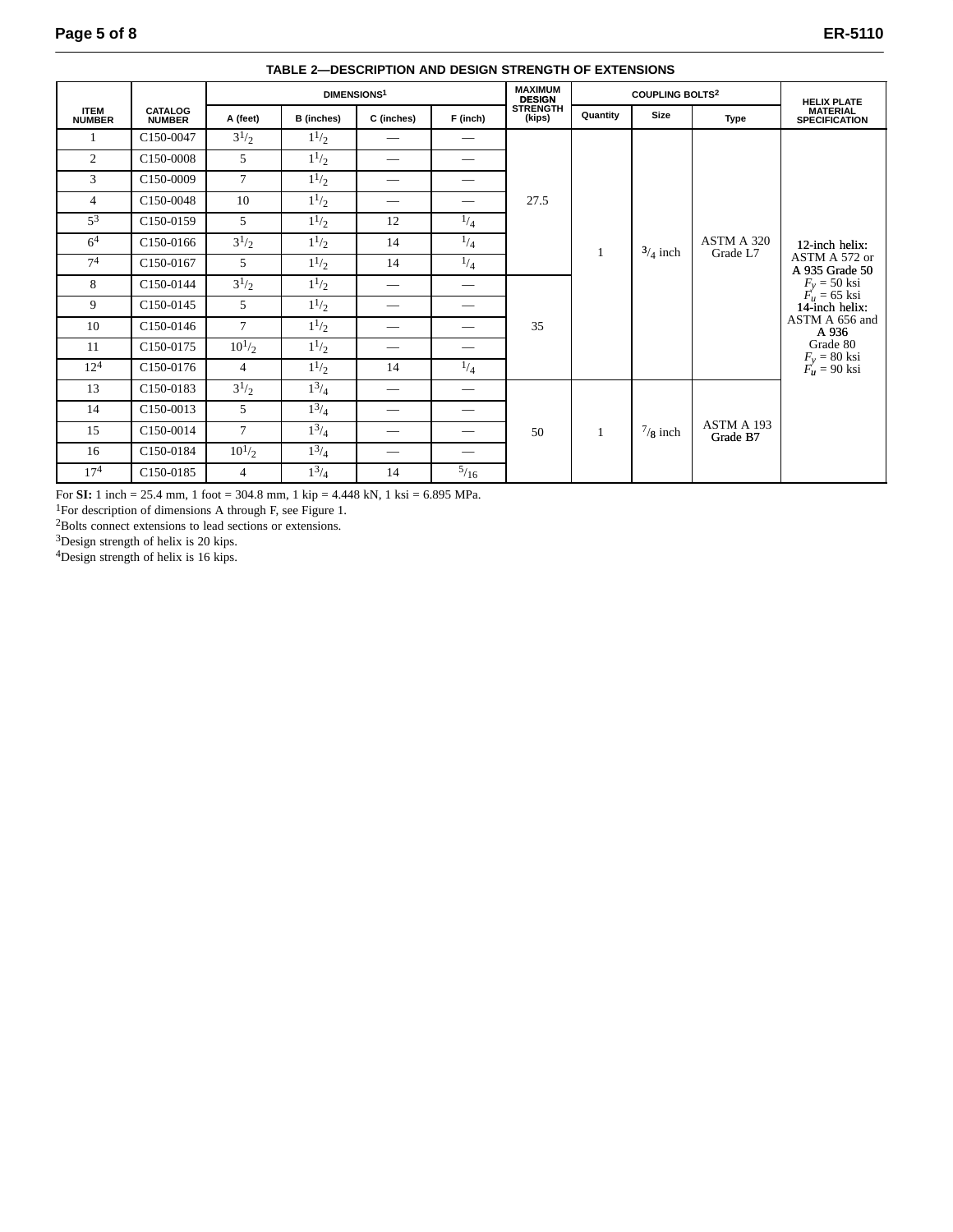

**FIGURE 1—HELICAL STEEL PIER**



For **SI:** 1 inch = 25.4 mm.

**FIGURE 2—FOUNDATION REPAIR BRACKETS**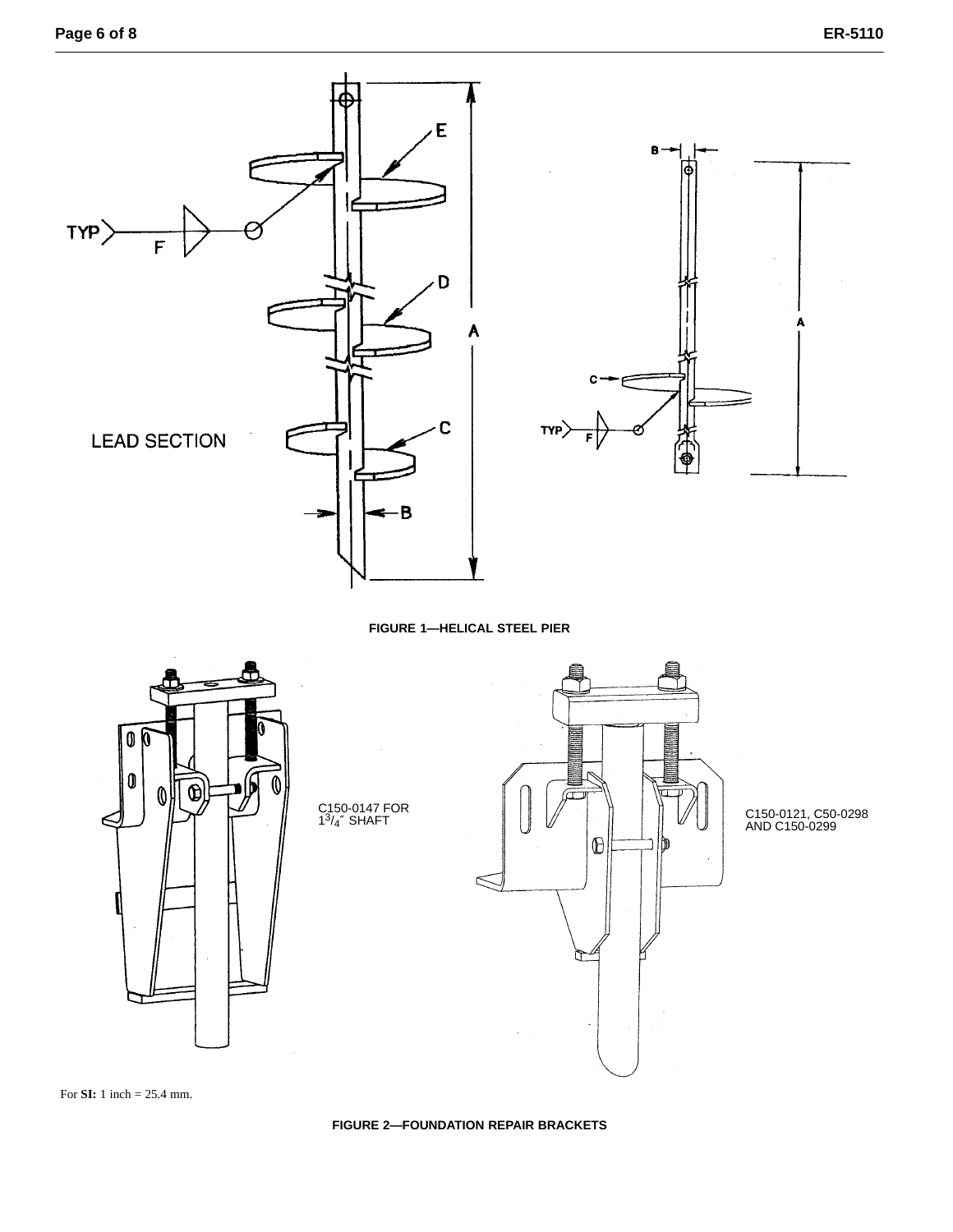

For **SI:** 1 inch = 25.4 mm.

### **FIGURE 3—SLAB REPAIR BRACKET**

For **SI:** 1 inch = 25.4 mm.

**FIGURE 4—NEW-CONSTRUCTION FOUNDATION BRACKET**

 $4"$  x 7  $3/4"$  STEEL PLATE

C150-0132

**FOR** 

 $1\frac{1}{2}$  AND  $1\frac{3}{4}$ " **SHAFTS** 

 $\circ$ 





**FIGURE 5-TYPICAL INSTALLATION OF SLAB REPAIR BRACKET** 

**FIGURE 6-TYPICAL INSTALLATION OF NEW-CONTRUCTION<br>FOUNDATION BRACKET**